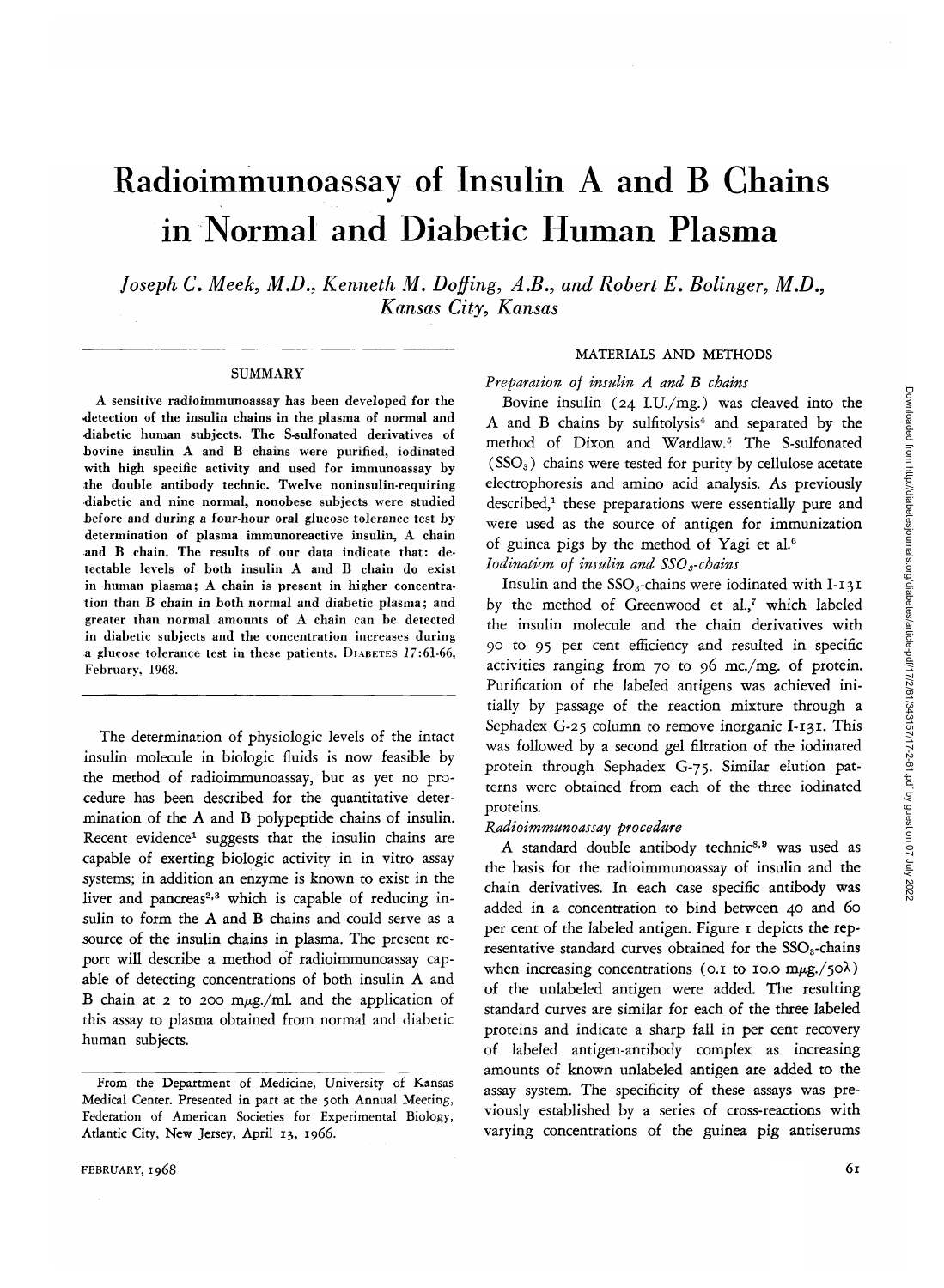

**FIG. I. Standard curves** of **A and B** chain radioimmunoassay. The per cent binding of labeled antigen is plotted against increasing amounts of unlabeled standard solutions of A or B chain. The dilution of each specific antiserum is listed. Following a seventy-two-hour incubation at 4° C. the labeled antigen-antibody complex was precipitated by the addition of rabbit antiguinea pig serum and collected by centrifugation after twenty-four-hour incubation at 4° C.

with the labeled insulin and chain antigens. The binding of labeled A chain by its homologous antiserum was specific. Although high concentrations of antiserum to B chain will cross-react with insulin, there was no significant binding (less than 5 per cent) of insulin by B chain antibody at the concentrations of antiserum employed in the immunoassay (table 1).

#### *Selection of patients*

Plasma samples were collected from a total of twelve mild, maturity-onset diabetic subjects, all of whom had two-hour blood sugar levels in excess of 120 mg. per 100 ml. following the oral ingestion of 100 gm. of glucose. None of these subjects had received insulin treatment in the past. In addition, blood samples were obtained from nine normal, nonobese, nondiabetic sub-

| ٠ |  |
|---|--|
|---|--|

Cross-reaction of I-131-labeled insulin and S-sulfonated chains with guinea pig antiserum as determined by double antibody immunoprecipitation method

|                    | Antibody<br>(dilution) |              |            |
|--------------------|------------------------|--------------|------------|
| Labeled<br>antigen | (1:2,000)              | в<br>(1:500) | (1:10,000) |
| А                  | 48.6*                  | 0.3          | 1.1        |
| в                  | 1.6                    | 42.0         | 3.3        |
|                    | 2.0                    | 4.5          | 52.4       |

\* Percentage of labeled antigen bound to antiserum

jects. The samples were collected in **the** fasting state and hourly for four hours following **the** oral glucose tolerance test, and were frozen prior to assay. AIL plasma samples were diluted 1:1 with 0.02 M disodium ethylene diamine tetraacetate to inactivate a plasma inhibitor described by Morgan et al.<sup>10</sup>

#### RESULTS

The radioimmunoassay determination for both insulin A and B chain displays a sensitivity equal to that of the intact insulin molecule; however, *it* initially was noted that the sensitivity of these assays diminished with time following iodination of the protein. This resulted from a diminution of the maximum per cent binding (40 to 60 per cent) of the labeled antigen with its antibody and an undesirable flattening of the standard curves. This problem was found to be due to the formation of immunologically inactive protein of higher molecular weight than the starting material and was reflected in the progressive increase in the first protein peak and reciprocal diminution of the second peak in the Sephadex G-75 separation step of purification (figure 2). The formation of this initial protein



**FIG. 2. Purification of l-131-labeled A** chain **by** gel filtration immediately following iodination, five and seven days later. Column size:  $1.2 \times 36$  cm.; sample size: 0.5 ml. Immunologically active iodinated protein is found in the second radioactive **peak.**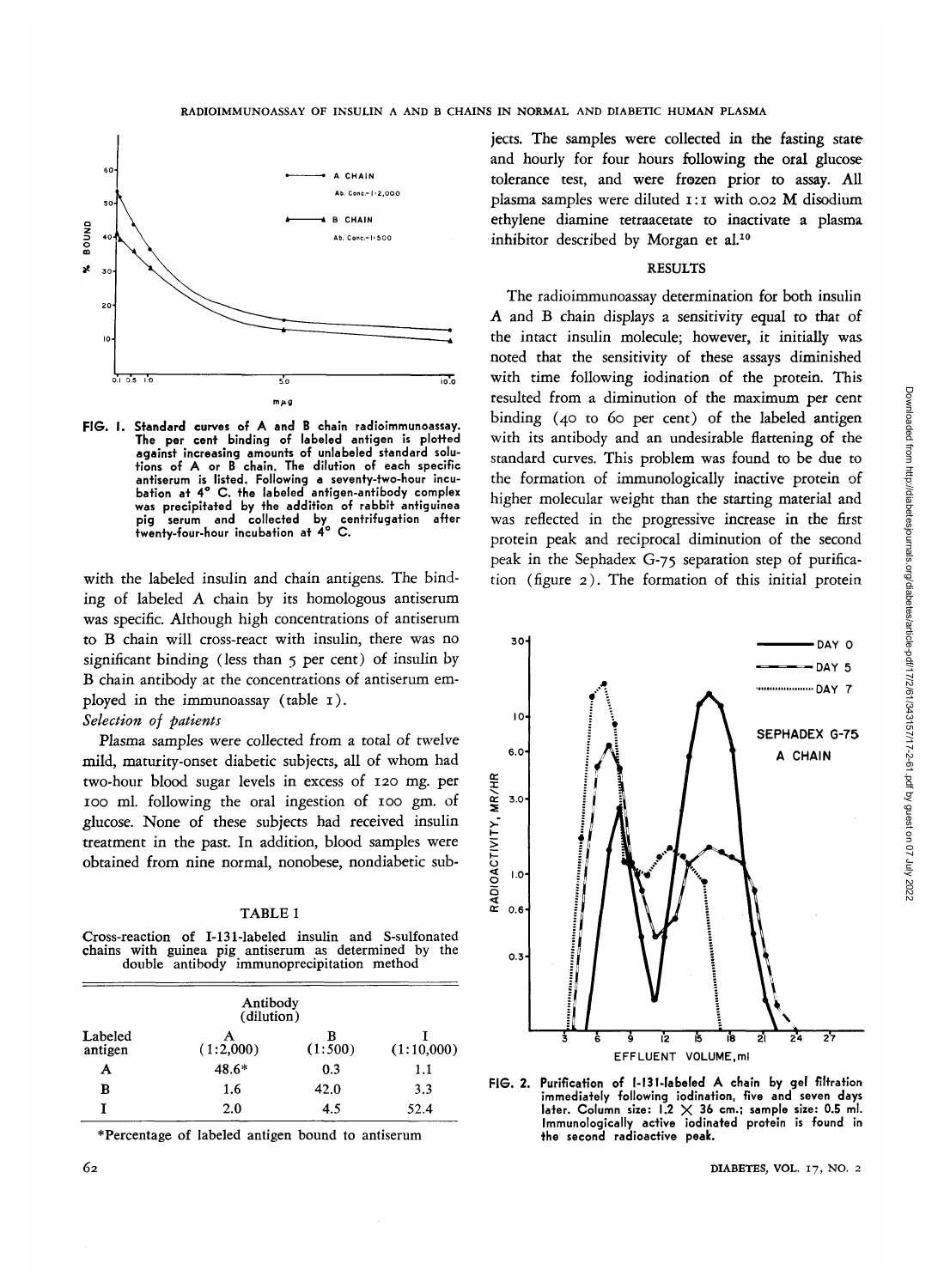peak was more active for the iodinated chains than the parent insulin molecule, and it was assumed that this material represented the formation of polymers. It was determined that if the Sephadex G-75 separation was performed immediately prior to each assay, the iodinated protein in the second peak retained a uniform amount of immunologic activity, and the resulting standard curves were similar and reproducible over a two-week period of time.

The plasma immunoreactive insulin (IRI) levels were determined (figure 3) and no significant difference  $(p > .05)$  existed in the mean fasting levels of IRI between two groups (69  $\pm$  18.6  $\mu$ U./ml. in the diabetics vs  $53 \pm 19.7 \mu U$ ./ml. in the normals); however, following the ingestion of glucose the diabetic patients responded with a delayed and prolonged rise in plasma IRI as has been reported by others.<sup>11</sup>

The results of the immunoassay for plasma insulin chains are depicted in figure 4. The mean values of twelve diabetic and nine normal humans indicated that there was no significant difference between the two groups in insulin B chain concentration. The values ranged between  $4.4 \pm 0.6$  and  $7.8 \pm 0.6$  m $\mu$ g./ml. and did not change following glucose ingestion. In contrast, there was a distinct difference  $(p < o.1)$ between the fasting levels of insulin A chain in the diabetic (47  $\pm$  6.5 m<sub>pg</sub>./ml.) and nondiabetic (22  $\pm$ 2.3 m $\mu$ g./ml.) groups. In addition, the plasma insulin A chain in the diabetic group rose to a peak concentration of  $68 \pm 16.6$  m $\mu$ g./ml. at two hours fol-



**FIG. 3. Plasma immunoreactive insulin (IRI) concentrations before and during a glucose tolerance test in nine normal and twelve maturity-onset diabetic subjects. Each value represents the mean concentration ± S.E.M.**





**FIG. 4. Plasma insulin A and B chain concentrations before and during a 100 gm. oral glucose tolerance test in normal and maturity-onset diabetic subjects. Each value represents the mean concentration ± S.E.M.**

lowing the administration of oral glucose, whereas the peak response ( $25 \pm 1.5$  m $\mu$ g./ml.) in the nondiabetic, normal control group was not statistically different from the fasting level.

Since a significant difference between normal and diabetic patients was noted in the A chain immunoassay, the specificity of this procedure was examined by a series of in vitro experiments in which either human insulin or porcine A chain  $(SSO_3)$  standards were added to the bovine A chain labeled antigenantibody reactions (table 2). The results indicate that porcine A chain cross-reacts equally well with bovine A chain and that human insulin at physiologic concentrations does not bind with bovine A chain antibody. Since porcine A chain is structurally identical to human A chain, it is probable that the bovine A chain radioimmunoassay is capable of detecting human A chain in plasma.

TABLE 2 Cross-reaction of human insulin and porcine A chain stan- dards in the bovine A chain radioimmunoassay

| 0       | 0.25 | 0.5  | 1.0                                    | 2.0  |
|---------|------|------|----------------------------------------|------|
| $66.7*$ | 67.1 | 67.0 | 68.9                                   | 65.6 |
| 67.0    | 62.6 | 58.6 | 50.4                                   | 40.3 |
| 67.0    | 64.1 | 60.1 | 54.2                                   | 41.2 |
|         |      |      | Concentration of standard $(m\mu g)$ . |      |

\*Percentage of labeled antigen bound to antiserum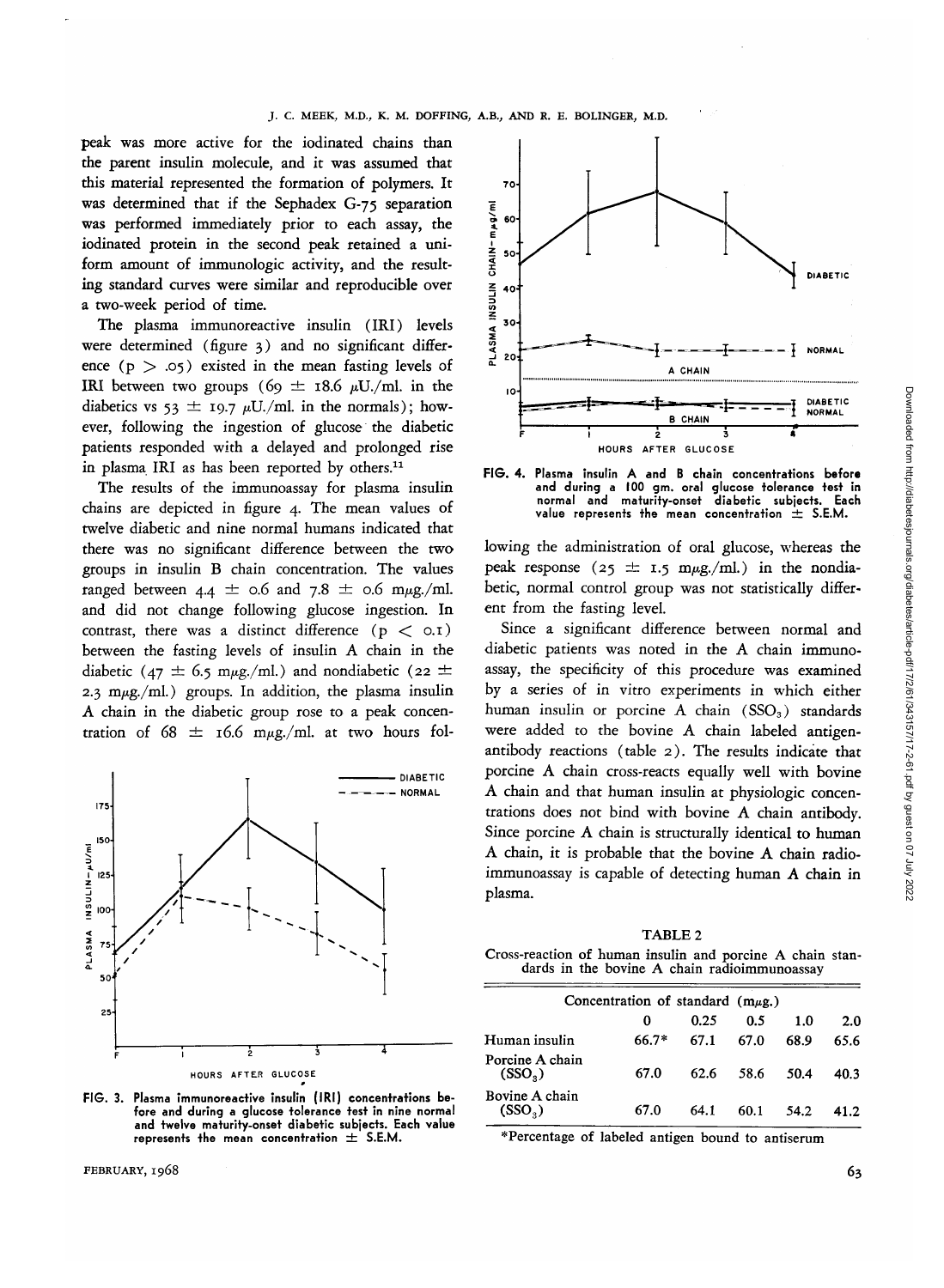*Detection of reduced and alkylated bovine A chain by the A-SSOs radioimmunoassay*

The antigen used in the present immunoassay is the S-sulfonated derivative of bovine A chain  $($ A-SSO<sub>3</sub> $)$ . The ability of the corresponding antiserum to react with other forms of bovine A chain was examined in the following series of experiments.

Purified bovine A-SSO<sub>3</sub> chain was reduced by  $\beta$ mercaptoethanol at *pH* 8.6 for one hour at room temperature followed by alkylation with iodoacetamide, iodoacetic acid or ethylenimine for thirty minutes. The reaction mixture was diluted in 0.25 per cent bovine serum albumin and phosphosaline (BSA-PS) to *giwe* a final A chain concentration of 50 m $\mu$ g./ml. These dilutions were assayed for A chain concentration and compared to similar concentrations of unreduced or reduced and nonalkylated  $A_7$ SSO<sub>3</sub> chain.

Crystalline bovine insulin (Mann Laboratories) was reduced and alkylated by the method of Crestfield, Moore and Stein.<sup>18</sup> Final dilutions were made in both BSA-PS and nondiabetic human serum and the concentration adjusted to give 50 m $\mu$ g./ml. A chain assuming complete reduction of the insulin. Similar concentrations of unreduced and reduced, nonalkylated insulin were included in the radioimmunoassay for A chain. Buffer solutions with and without reactants served as controls.

The results of the A chain radioimmunoassay are listed in table 3. The A chain concentrations of the

reduced or alkylated derivatives of insulin and S-sulfonated A chain were compared to the level obtained from the assay of a similar dilution of untreated  $A-SSO<sub>3</sub>$ chain. The maximum recovery (30 per cent) of reduced or alkylated  $A$ -SSO<sub>3</sub> chain is in agreement with results reported by Yagi et al.<sup>6</sup> and indicates that the alteration of the cysteine residues of A chain does affect the determinant region reacting with the antiserum to  $A-SSO<sub>3</sub>$  chain. Since there is no significant cross reaction of insulin or B chain with A chain antiserum, it is assumed that the A chain concentrations obtained by reduction or alkylation of insulin are due to the formation of A chain: When the sulfitolysis derivatives of insulin were added to BSA-PS diluent, the concentrations of A chain compared favorably to those obtained by similar treatment of  $A-SSO<sub>3</sub>$  chain. The increased recoveries observed when these products were added to human serum (53 per cent by the free sulfhydryl derivative) suggest that favorable conformational changes in the A chain molecule have occurred which allow detection by the antiserum to  $A$ -SSO<sub>3</sub> chain. Since the free sulfhydryl form of the reduced insulin gives the greater A chain response, the possibility exists that covalent attachment to serum protein has occurred.

#### **DISCUSSION**

The development of the radioimmunoassay has provided a specific method for the detection of small concentrations of hormones present in human plasma.

|                |           |            | A Chain concentration |                      |                     |                      |
|----------------|-----------|------------|-----------------------|----------------------|---------------------|----------------------|
| Test substance |           |            | BSA-PS* diluent       |                      | Human serum diluent |                      |
|                | Reduction | Alkylation | $m\mu g$ ./ml.        | per cent<br>recovery | $m\mu$ g./ml.       | per cent<br>recovery |
| $A-SSO3$       |           |            | 51.0                  | (100)                |                     |                      |
| $A-SSO3$       | $+$       |            | 13.0                  | 26)                  |                     |                      |
| $A-SSO3$       | $+$       | acetamide  | 15.2                  | 30)                  |                     |                      |
| $A-SSO3$       | $+$       | acetate    | 13.0                  | 26)                  |                     |                      |
| $A-SSO3$       | $+$       | ethylamine | 0.5                   | 1)                   |                     |                      |
| Insulin        |           |            | 0.8                   | 2)                   | 27.5                | (5)                  |
| Insulin        | $+$       |            | 14.0                  | 28)                  | 52.0                | (53)                 |
| Insulin        | $^{+}$    | acetamide  | 11.4                  | 22)                  | 47.0                | (43)                 |
| Insulin        | $+$       | acetate    | 11.2                  | 22)                  | 45.0                | (39)                 |
| Insulin        | $+$       | ethylamine | 4.2                   | 8)                   | 32.5                | (15)                 |
| Trist          |           |            | 0.30                  |                      | 25.0                |                      |
| Tris           | $+$       | acetamide  | 0.35                  |                      | 25.2                |                      |

TABLE 3 Detection of A chain after reduction of S-sulfonated bovine A chain  $(A-SSO<sub>3</sub>)$ 

and bovine insulin

\* BSA-PS: 0.25 per cent bovine serum albumin in 0.1 M phosphate, 0.9 per cent saline, *pH* 7.6  $\dagger$ Tris: 0.55 M tris-HCl, pH 8.6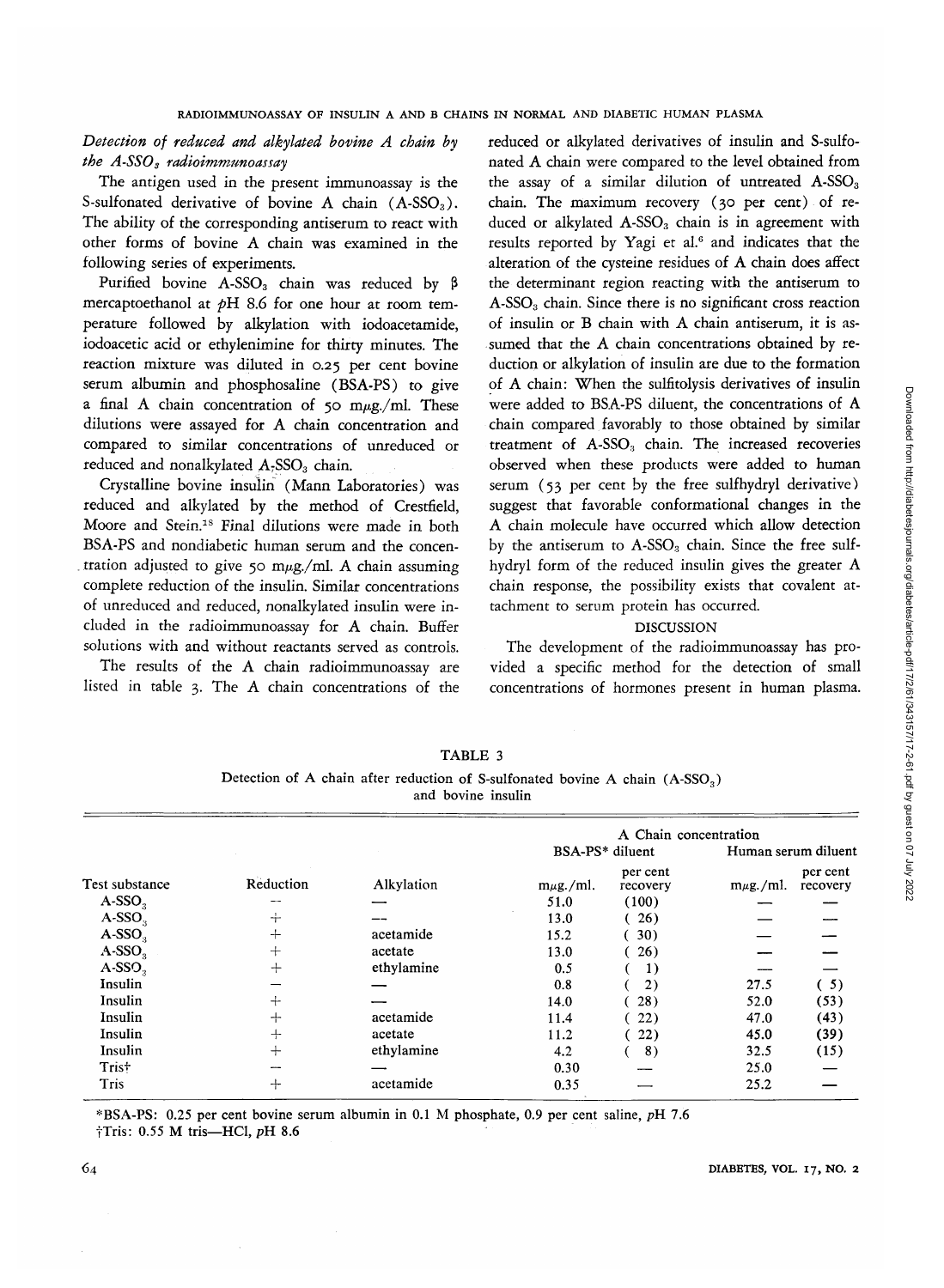The major requisites for the immunoassay are a sensitive system for the measurement of the antigen-antibody reaction at low antigen concentrations and purity of the labeled known antigen. The double antibody system employed in these studies has been successfully applied to the determination of plasma insulin and other hormones.12 The extension of this technic to the measurement of insulin A and B chains with sufficient sensitivity to detect circulating levels in human plasma offers no serious obstacle. It is necessary, however, to purify the iodinated insulin chains by gel filtration immediately prior to each assay in order to remove nonimmunoreactive chain polymers.

The lack of significant in vitro cross-reacticn between labeled antigen and antibody for insulin and each chain establishes the specificity of each of the three assays in relationship to the other two. Therefore it is possible to determine physiologic levels of the insulin chains in the presence of the intact insulin molecule. The results of our data from human normal and diabetic subjects indicate that: (a) detectable levels of both insulin A and B chain do exist in human plasma, (b) A chain is present in higher concentration than B chain in both normal and diabetic plasma, and (c) greater than normal amounts of A chain can be detected in diabetic subjects and the concentration increases during a glucose tolerance test in these patients.

It should be noted that the average concentration of A chain detected in normal human plasma is ten times greater than that observed for insulin on a weight basis (22 m $\mu$ g./ml. vs 2.2 m $\mu$ g./ml.). The possibility that such a level of A chain could exert biologic activity should be considered. Recently we investigated the biologic activity of purified insulin A and B chains upon muscle and adipose tissue.<sup>1</sup> A chain, but not B chain, was capable of stimulating the conversion of labeled glucose to carbon dioxide in the rat epididymal fat pad, thus A chain simulated the action of the intact insulin molecule upon adipose tissue. Both A and B chain inhibited the basal uptake of glucose by the rat hemidiaphragm, but neither chain prevented the expected stimulation of glucose uptake in the presence of unmodified insulin. Thus, the dual ability of A chain to stimulate glucose uptake by adipose tissue yet inhibit glucose uptake in muscle when additional insulin is absent might indicate that this portion of the insulin molecule could be regarded as an insulin antagonist. In view of the recent developments suggesting biologic m view or the recent developments suggesting biomodifications of  $\frac{1}{2}$ modifications of insulin in the diabetic state,<sup>13,14</sup> it is

possible that the increased levels of A chain in the diabetic subjects are of pathologic importance. Present investigations further suggest that certain young obese individuals with a normal blood sugar response to glucose ingestion also have abnormally high plasma A chain levels.15

The origin of the circulating levels of the insulin chains is not apparent from the present work. It is now thought that the insulin molecule is primarily degraded by the glutathione-insulin transhydrogenase enzyme in the liver, which acts to cleave the insulin molecule into its A and B chains.<sup>16</sup> An additional source of the plasma insulin chains could be the islet cells of the pancreas since evidence has recently been presented that in the biosynthesis of insulin the two chains are first synthesized as separate polypeptide units and then combined to form the intact insulin molecule.<sup>17</sup> This finding suggests that a situation might exist in diabetes mellitus in which there is an asynchronous production of the insulin polypeptide chains, resulting in the observed differences in plasma concentrations of the A and B chains.

Further investigation will be necessary before a physiologic role can be given to the circulating levels of the insulin chains in human plasma. Nevertheless the demonstration of detectable concentrations of the chains in both normal and diabetic plasma, and the increased levels of A chain in the latter, suggests that a defect in the formation or degradation of the insulin molecule exists in patients with diabetes mellitus.

#### ACKNOWLEDGMENT

This study was supported by U.S. Public Health-Service grant AM-09261-02.

#### REFERENCES

<sup>1</sup> Meek, J. C., and Bolinger, R. E.: The biologic activity of insulin A and B chains as determined by the rat diaphragm and epididymal fat pad. Biochemistry 5:3198-203, 1966. <sup>2</sup>

 Tomizawa, H. H., and Halsey, Y. D.: Isolation of an insulin-degrading enzyme from beef liver. J. Biol. Chem. 234:307-10, 1959. <sup>3</sup>

 Kotoulas, O. B., Morrison, G. R., and Recant, L.: Glutathione-insulin transhydrogenase activity in pancreatic islets. Biochem. Biophys. Acta 97:350-52, 1965. <sup>4</sup>

 Swan, J. M.: Thiols, disulfides and thiosulfates: some new reactions and possibilities in peptide and protein chemistry. Nature 180:643-45, 1957.

<sup>5</sup> Dixon, G. H., and Wardlaw, A. C.: Regeneration of insulin activity from the separated and inactive A and B chains. Nature *188:721-24,* i960.

6 Yagi, Y., Maier, P., and Pressman, D.: Antibodies against